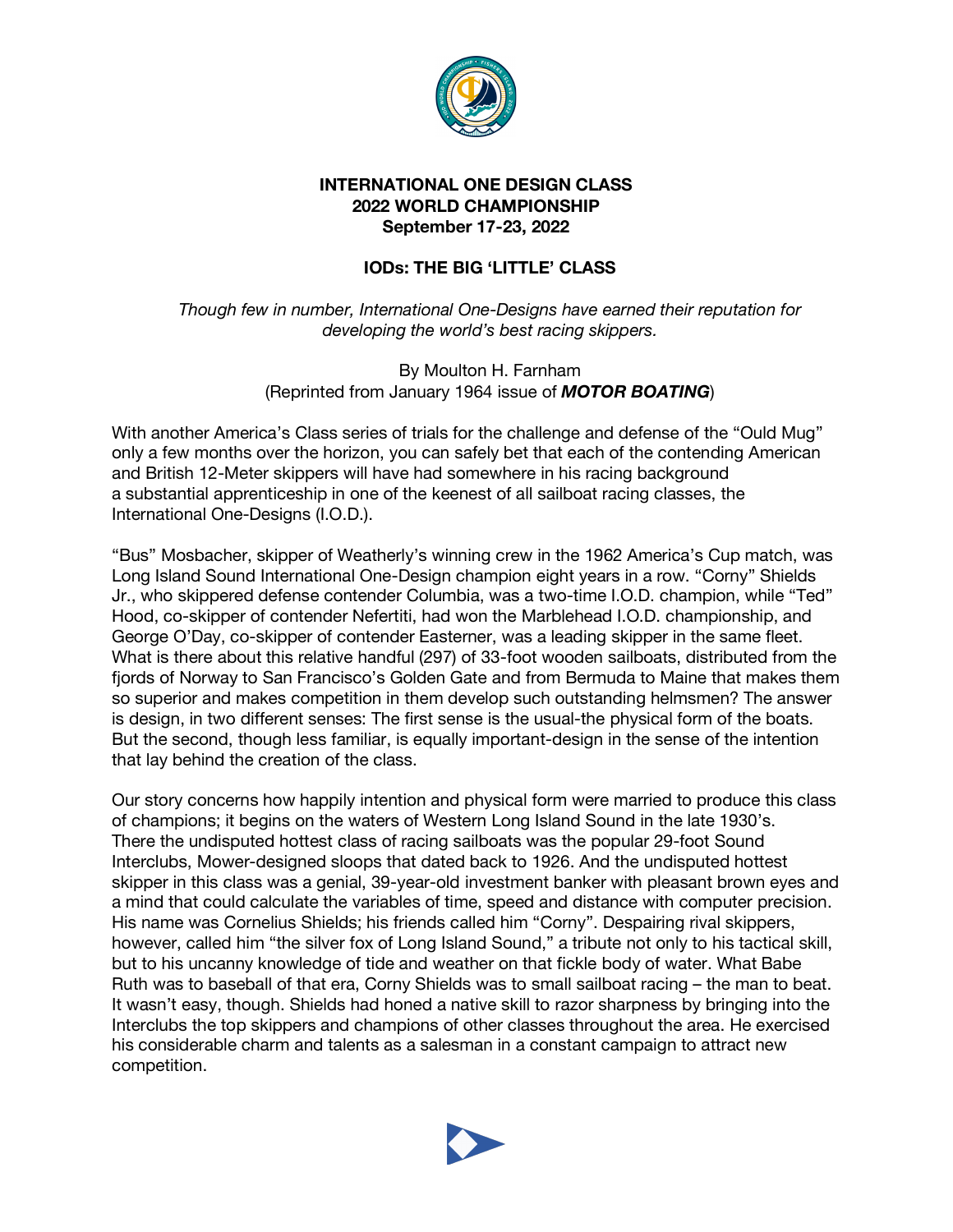

"We wanted the top," he says today, "nothing less. When I was beaten, I wanted it to be by the best."

The result was that by 1935 a fleet of 28 Interclubs was racing hard and often, and the class spirit was high. Shields was uneasy, however. New advances in design were coming along that might make the Interclubs seem dated to these sharp skippers and break up the class. He felt a new and better boat was needed to hold the group together.

Also, in those days of the Great Depression, he felt strongly that a ceiling should be put on the cost of racing internationally. His experience in the Six Meters showed him that the costs for competing in this and other open classes were fast going through the roof. The time seemed ripe for a new boat that would simulate both national and international competition by being as nearly One-Design as possible.

A One-Design boat – with the major variables of design and equipment stabilized for the entire class – would put the emphasis on the skill of the helmsman, rather than on the designer, or sail maker, or supplier of equipment. It would enable a skipper to feel he had won on merit. Shields reasoned, rather than on superior spending power.

He found his inspiration in Bermuda, where he had gone in the summer of 1935 to race Interclubs and Six Meters. Kenneth and Eldon Trimingham had just taken delivery of a new Six Meter, the 37-1/2 foot Saga, designed and built for them by Bjarne Aas, of Norway. Shields fell in love with her, though his first view was at a quarter of a mile.

Closer examination confirmed his first impression – she was beautiful and beautifully built, with full-length planks glued on edge, and seem so invisible the topsides shone "like the side of a porcelain bathtub." How fine it would be, Shields thought, to have a One-Design class similar in appearance, but smaller, of less displacement and, for comfort, with somewhat more beam. He determined to have Aas design and build such a class to replace the Interclubs. Absolute secrecy was essential, lest the Interclubs class fall apart before the new boats were ready. Working closely with his brother Paul and his partner, Egbert Moxham, Shields wrote his proposal to Aas.

Sketches and plans steamed back and forth across the Atlantic all that winter. They finally simmered down to a design for a 33-foot racing sloop with lines – to quote Uffa Fox, the great English designer and sailor – "as clean as a smelt's and each and every line perfect for its purpose."

The new boat measured 21'5" on the water, with a 6'9" beam and draft of 5'4". She had a lead keel of over two tons, and displaced 7120 lb. She carried a lofty rig, with a 45' mast and 426 square feet of sail, only 50' less than a Six Meter. She was beautiful to look at, and promised to be a racer but easy to handle.

Shields was as excited as a new father. But now came the critical period – the changeover.

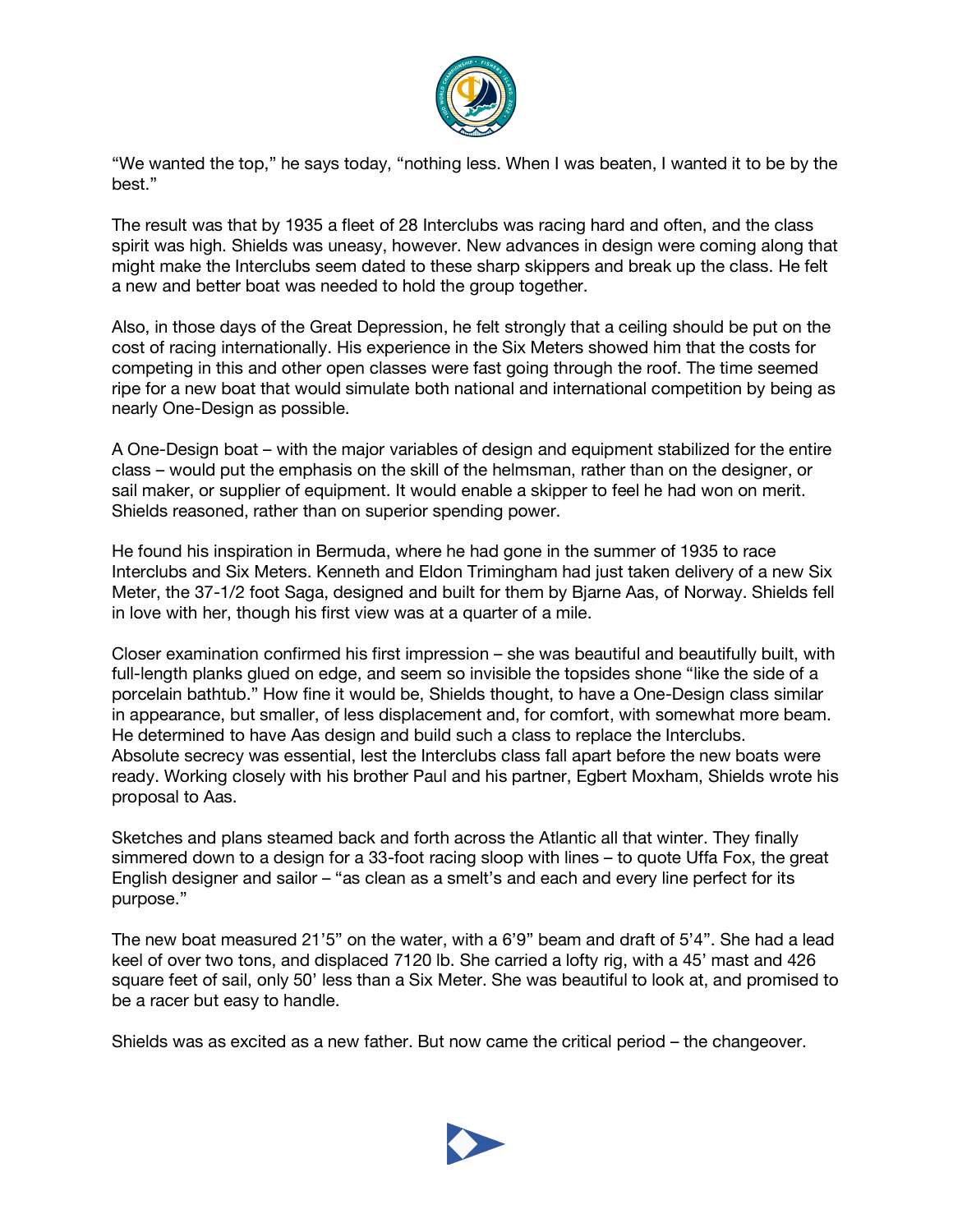

Carefully timing his move, he showed the plans for the new Aas creation to a few other Interclub members. They were enthusiastic, and agreed to join him in underwriting twenty-five boats at once.

By pegging the selling price of the Interclubs at a minimum of \$2100, Shields protected the market for the old boats from collapsing while class members made the switch to the new International One-Designs, a name conceived by Paul Shields to indicate the scope of the new class. The price for the new boats, delivered in New York, was \$2670, including all sails, spars and running rigging, cradle, insurance, and shipping charges from Fredrikstad, Norway, where they were built.

In mid – December 1936 the first four boats were delivered. Shields rigged his and sailed her from City Island to Larchmont Yacht Club during Christmas week. He used his old Interclub number 25, and the same name, Aileen (for his daughter). Aileen stirred interest and enthusiasm to a fever pitch; her performance exceeded her promise. Every member of the Interclubs bought into the new International One-Design class; by summer of 1937, 25 I.O.D.'s were racing on Long Island Sound. Shields' careful planning had held the group together. For a net cost of less than \$600 each, he had equipped them to compete as never before, in a beautiful new boat under conditions that placed a new premium on the helmsman's skill. It didn't stop there. Bermuda sailors were excited, too.

They had long been discontent with racing their Starling Burgess Bermuda One-Designs against the Long Island Sound Interclubs, winning in light air and getting clobbered in heavy. They were eager for a standardized class in which boats would be so nearly identical, they could step aboard one anywhere in the world and sail it on equal terms. It would put an end to the bother and cost of shipping boats for international competition.

Led by the Trimingham brothers. Bermudans ordered five I.O.D.'s in 1937. They were delivered in 1938 and put into immediate competition against the United States for a trophy known as the Amorita Cup, donated by Fred Hoyt, who had won it with a boat of that name in a Larchmont Yacht Club competition that dated back to the year 1907.

In the 29 Amorita Cup matches held since 1938- of which 21 have been raced in Bermuda, and 8 on L.I. Sound – the Bermudans have won 16, the Americans, 13. Today, the Bermuda fleet of I.O.D's numbers 13. Norwegian sailors also caught I.O.D. fever. The American purchase of 25 yachts in a single order had generated tremendous publicity and interest in Norway. To meet it, Bjarne Aas had set up what was probably the world's first production line for racing sailboats. His fellow countrymen decided they, too, would like to race against the world in this beautiful new class.

Under the inspiration of Aas and guidance of top Norwegian sailors like Kurt Heja and Magnus Konow, a Norwegian fleet of I.O.D.'s was established in 1938. Today, there are two fleets – Inner Norway, at Oslofjord, with 12 boats, and Outer Norway, at Hanko with 24.

With the establishment of the Bermuda and Norwegian fleets, the new One-Designs became truly "International."

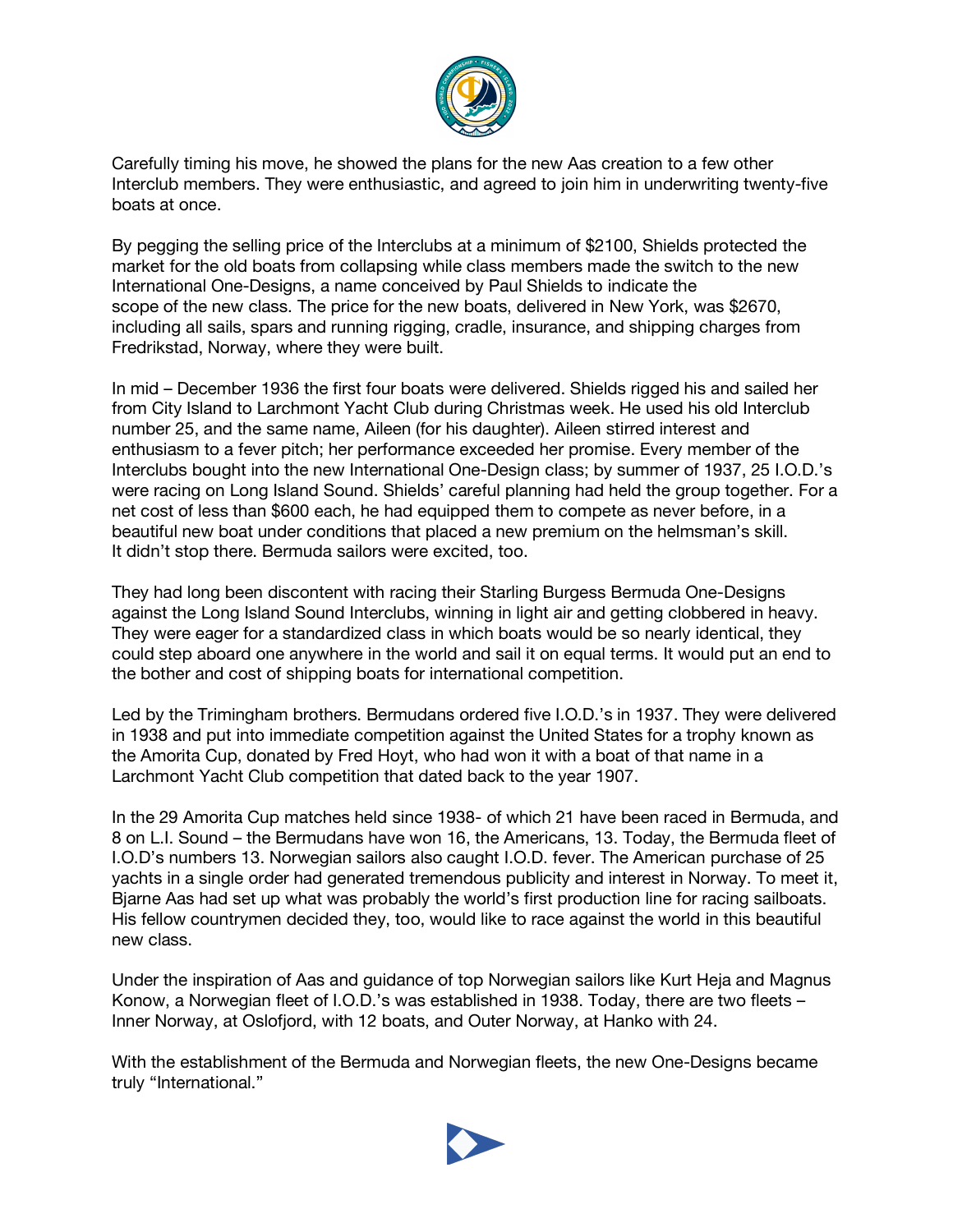

Thus began what might well be called a Golden Age of International Racing that today, despite the interruption of two wars, is flourishing stronger than ever. That it is, shows the fundamental appeal of the one-design idea to the world's top racing skippers.

But the one-design concept is easier to understand than achieve. It sounds simple – set up a series of specifications for a class, and go. At first, perhaps, one yard builds all the boats, one loft cuts all the sails, and everything is dandy. Then the class begins to grow. Other builders enter, other sail makers. Owners begin to experiment with go-fast gimmicks of their own invention that aren't mentioned in the rules. There are racing sea-lawyers, too – men who meet Ambrose Bierce's definition of a lawyer as "one skilled in circumvention of the law;" they want to win no matter how high the cost. Soon, the physical problem of inspection becomes staggering, control is lost, and the one-design idea fades as variables other than the helmsman's skill take over.

What has made the International One-Design so successful as a class is the high degree to which it has remained one-design. But it has not been without a struggle. In a class attracting so much talent, there have been many strong personalities and differences of opinion about what aspects of the boat and equipment were important to the one-design principle. Until 1946, no extensive, detailed statement had been made of its basic philosophy to guide the class in making decisions as new materials and equipment were developed. In that year, an allstar committee, working under the leadership of Corny Shields and William E. John Jr., got together and hammered out the details codifying the I.O.D. rationale, thereby protecting the class from erosion of its principles.

These men – William S. Cox, George Hinman, Arthur Knapp Jr., A.E. "Bill" Luders Jr., Emil Mosbacher Jr. and Roderick Stephens Jr. – great sailors all, and dedicated I.O.D. competitors, worked with Bill John to evolve standards that would implement these two objectives for the class: "To build and maintain a fleet of yachts, One-Design in appearance and performance, by building all hulls at the original shipyard, B.J. Aas of Fredrikstad, Norway, and enforcing strictly the One-Design aspects of the hulls, spars, and sails," and "Cooperation and promotion of competition with other I.O.D. fleets."

Since Western Long Island Sound was the original fleet, these standards and restrictions have served as guideposts for all the other fleets:

1. One builder – Aas – still builds all the boats, as identical as it is humanly possible to make them. The original group of 25 was measured and certified by Norwegian Veritas, Norway's equivalent of Lloyd's, which checked every aspect of the boats for uniformity, including the keel weights. They found less than 20 lb. difference in any keels. Today, each lead keel is poured from the same original iron mold. Though the Oregon pine used in 1937 for planking has been abandoned in favor of African mahogany (for its superior grain and finish), displacement has not been affected. In 1961, two of the original 1937 pine-planked boats were weighed side by side against two 1959 I.O.D.'s planked with African mahogany and tipped the scales virtually equally. So close were they, the total weight of the four boats averaged out at the official displacement figure for the class, 7120 lb.

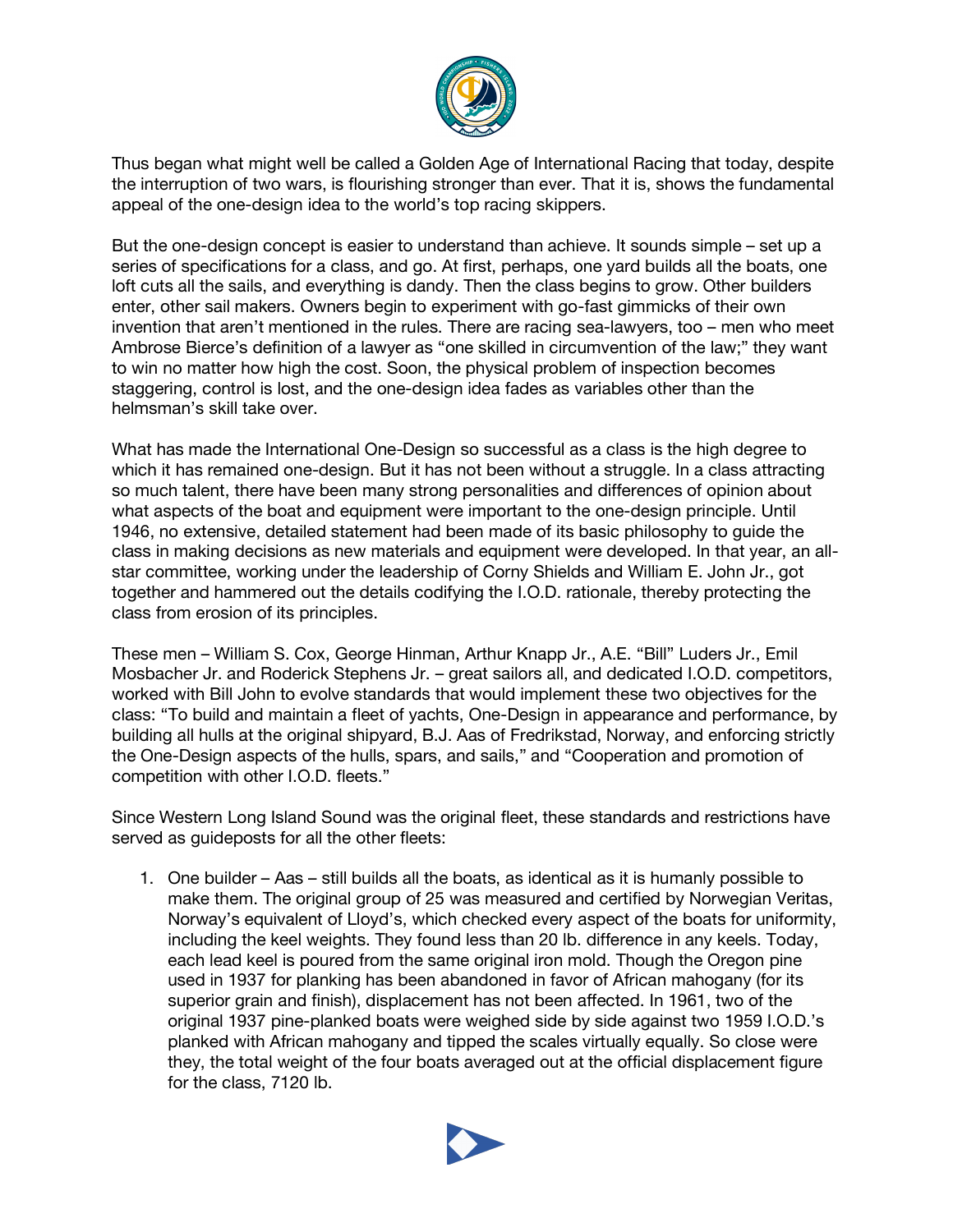

- 2. One spar maker (Kretzer Boat Works, City Island) makes all spars. Before World War II, the wooden spars were all made in Europe. Later, to save delays in shipping, arrangements were made to carry three complete sets of spars in stock at all times over here. When a mast or boom is drawn from this stock, another is made at once to take its place.
- 3. One loft sews all of any one type of sail, and they are distributed by the Class Measurer, by lot. One new major sail is ordered each year – in 1963, it was a jib; this year it will be a mainsail; in 1965, a spinnaker. The class orders the new sails in batches of 35, bills the owners and lets them draw for the new sails. Each spring, when the new sails are delivered, and the old ones become illegal for racing; no build-up of inventory os permitted. Before the new sail is ordered, leading sailmakers are invited to submit a prototype. These are tested against each other in match racing, with skippers and crews swapping sails to find which prototype works best. The present Ratsey spinnaker, for example, was chosen over those submitted by six competitors. In 1954, the original Egyptian cotton specifications for all sails was changed to dacron for main and jib, and nylon for the spinnaker.
- 4. Major fittings are rigidly specified. The class has nailed down any piece of gear that affects the boat's speed and performance. Size, shape, minimum weight, and position are specified exactly for 19 principal fittings and sets, from masthead fitting (3lb. 10oz.) to rudder heel pintle and gudgeon (4lb. 8oz.). But 125 other fittings are optional. The number, size placement of winches is not regulated, for example, since these do not directly affect either speed or performance. To the informed, no area of racing can produce hotter disagreements than the subject of fittings. It is always one of the liveliest phases of the I.O.D. class business meetings, which are held behind closed doors twice a year to discuss and vote on new ideas. One year, for example, an I.O.D. owner who happened to be an electronic wizard asked permission to hook up an automatic pilot for his boat. After some discussion it was granted, largely because no one believed he could make one that would work without adding excessive weight. But he developed a small device linking his masthead fly to the tiller, so sensitive, especially in light airs, it steered to windward closer than the keenest helmsman. After he won 10 races in a row, and had demonstrated his point, he left his brainchild ashore when racing. The next year, however, as a result of lessons learned from watching his auto-pilot, he won the Class YRA championship!
- 5. Haul-outs are limited to three per season, with a 120-hour limit on any haul-out and at least four weeks in the water between hauls. No beaching is allowed.

This group of standards, you'll admit, besides having the virtue of promoting economy of operation by limiting an owner's expenditure on his boat, is pretty well calculated to assure a high degree of uniformity among the boats, old and new, of the International One-Design Class. Vigorous enforcement of the standards keeps them meaningful. Since better than three out of four members of the class attend each of the semi-annual business meetings, any violation of letter or spirit is quickly spotted. Also, a three-man Maintenance Committee runs a continuous check on the boats of the fleet.

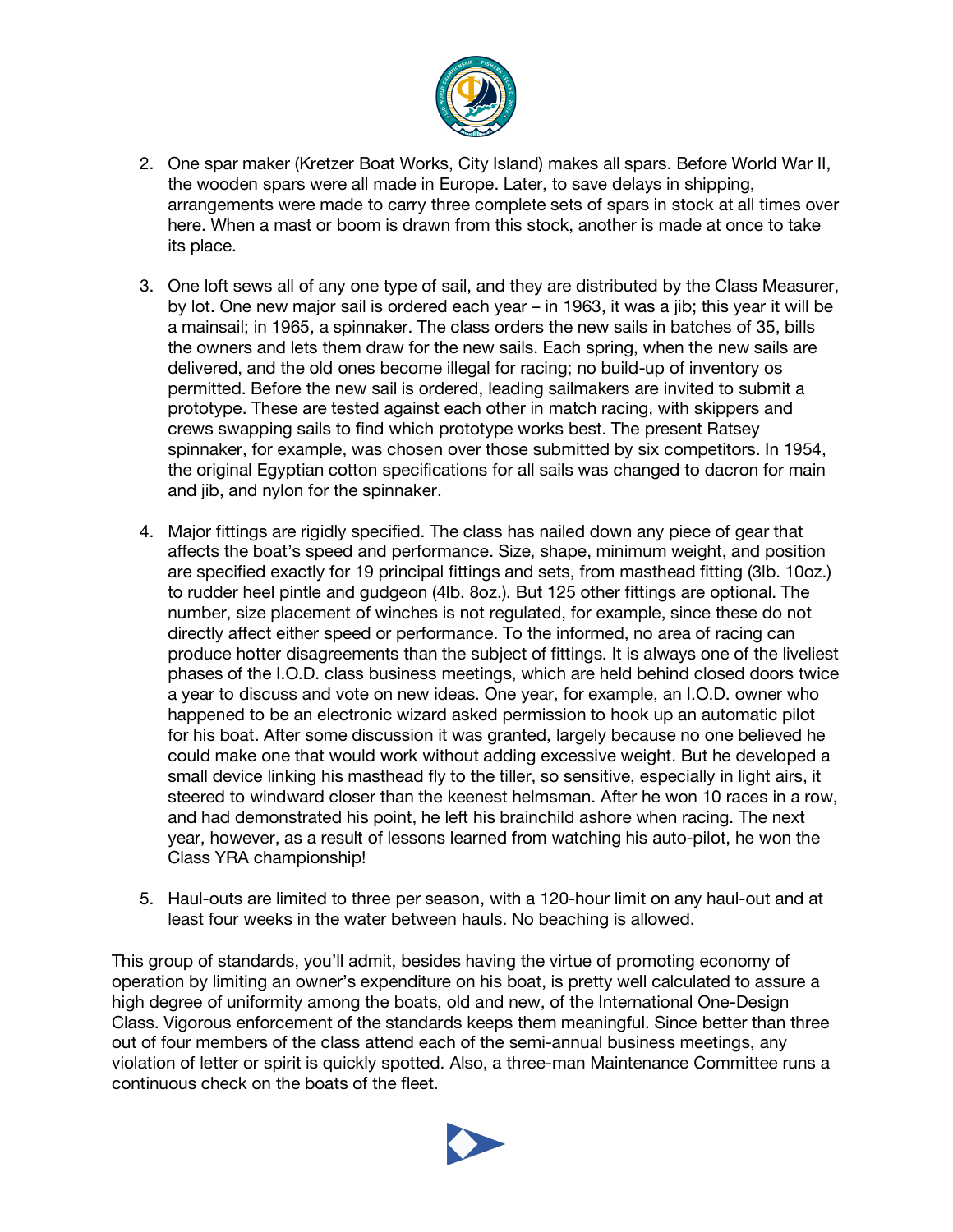

As I.O.D. skipper Robert N. Bavier Jr. says so aptly, "It is the time, the effort, and the thoughtfulness which has kept this the finest one-design class in the world." But one-design rules, even when strictly enforced, don't of themselves make an active racing class. To publicize those rules and create a program that will attract the right kind of skippers to compete under them requires an organization. In the I.O.D.'s, it is the Class Committee. Since 1960, when Corny Shields stepped down as Chairman of this potent five-man group, the I.O.D. Long Island Sound Class Committee has been headed by William E. John Jr., a powerful ex-tackle from Yale with an enormous ability for organization and capacity for work.

Next to having Corny Shields as founder and first chairman, having Bill John as his successor is the luckiest break that could have happened for the I.O.D.'s. In Shield's own words: "I'd been looking for a 'Bill John' for years – someone with the dedication, ability, and energy to take over the whole complex job of running the class. Bill has far exceeded my most enthusiastic specifications; he is terrific."

When he joined the class 18 years ago, Bill John was attracted by the racing competition, but soon got caught up in I.O.D. committee work. Over the years, he began to relieve Shields of more and more of the responsibility, until finally, Shields persuaded him to take the chairmanship in 1961 and 1963 – his time on the water runs a poor second to the hours he spends promoting the I.O.D.'s.

"It's like running a sales organization," John says of his committee work, "We must not only keep our present skippers and crews interested, we have to stimulate, educate, and train new members of the class, and keep the process repeating from father to son. Then we have our international competitions to promote." Heart of the local program is a race schedule that starts the first week of May and ends the last week of October – six solid months. With a grand total of more than 80 races. John and his class committee give I.O.D. skippers enough activity to satisfy the most competitive appetite. In both variety and number, the races are carefully planned to build interest and competition. There's a Tune-Up Race, a Spring Series and Fall Series of five races each, a Friday night "family" series of ten races (without spinnaker), 25 races for the YRA championship, Larchmont and Manhasset Race Weeks, a Bermuda Cup series of six races, Single-Handed and Crew Races, a two-race Alumni Championship, and a Lay-Up Race.

In addition to these local races, this year a new Sound Challenge Cup is being put into competition among all the fleets in the United States – Western Long Island Sound; Northeast Harbor, Me; Marblehead, Mass.; and San Francisco, Calif.

Internationally, there's usually a spring and fall regatta totaling 10 races against Bermuda for the Amorita Cup. Another team racing trophy is the Skoal Plate, established 13 years ago for competition between Norway and Western Long Island Sound.

Finally, on alternate years, a World Championship Series of seven races is scheduled. To this event, qualifiers may come from the fleets in Norway, England (Cowes), France (Marseilles), Bermuda, and the United States.

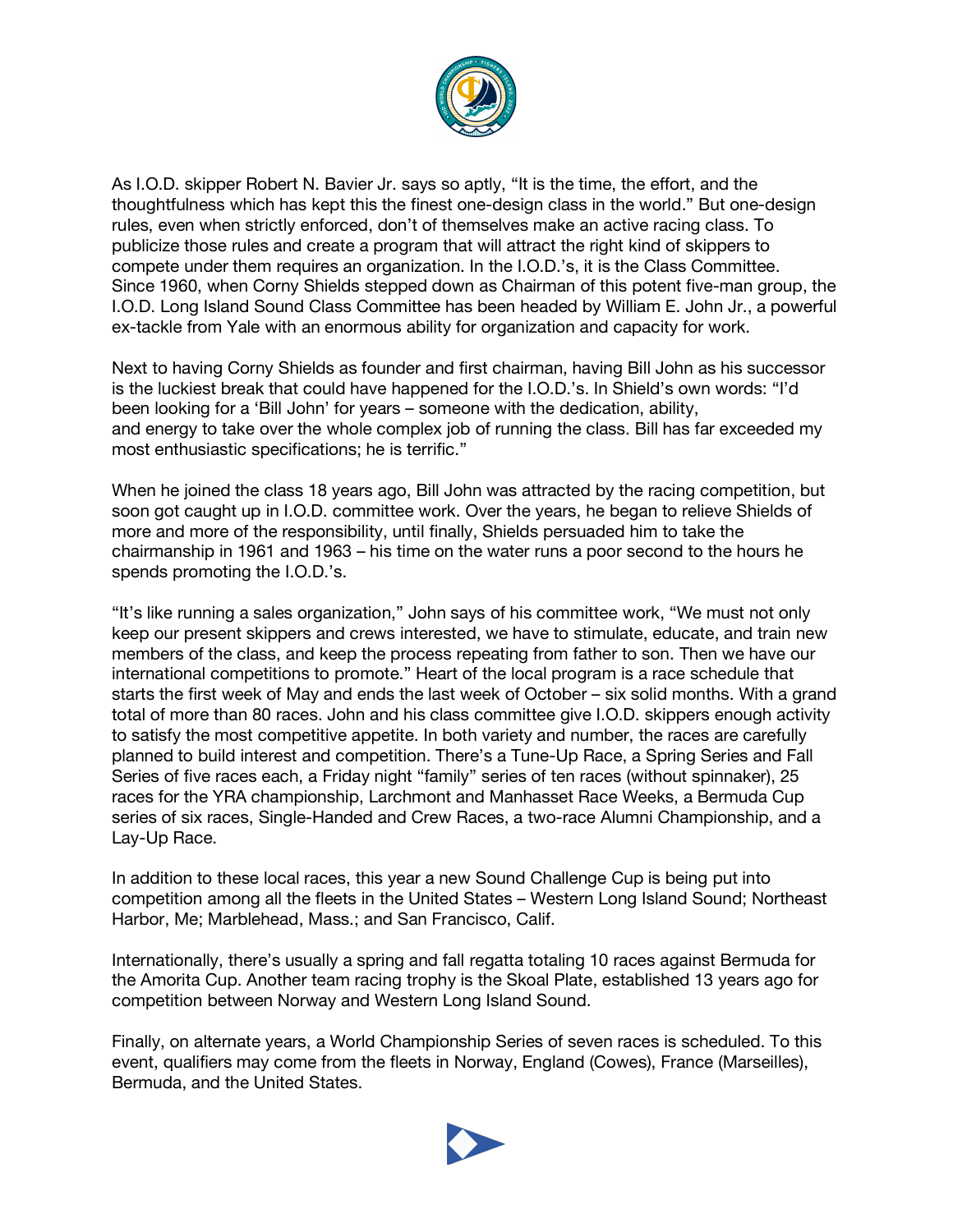

To qualify in any of the local series, a skipper must compete in at least 60% of the races. The Class Season Championship is based on 41 races: Spring and Fall Series (10), YRA (25) and Bermuda Cup Series (6). From the crucible of competition, for a man to emerge as champion once is a feat both skill and endurance. Deduce, then, the ability of these skippers, each of whom has won the I.O.D. Class Championship more than once over the past 26 years: William S. Cox (2) ; William E. John Jr. (2) ; Arthur Knapp Jr. (5) ; Emil Mosbacher Jr. (8) ; Cornelius Shields Jr. (2) ; and Cornelius Shields Sr. (3).

Prizes – visual evidence of achievement – are a great incentive to competition, and the I.O.D.'s award many. Besides place prizes for the single races and series, these are Perpetual Trophies, Semi-Perpetual Cups, and Special Awards. Prizes for a typical season may number nearly 100. And, with an eye always on the main purpose of the class, many are awarded to promote greater skill, as the New Skipper, Spinnaker Handling, and Improvement Awards, and the Crew Cup.

One of the most cherished prizes is not a racing trophy at all, but the I.O.D. Distinguished Service Award, presented in recent years to William E. John, Jr., Cornelius Sheilds Sr. and Emil Mosbacher Jr.

To promote and develop new crews, more than prizes are needed. An active program of recruitment and training is operated under the I.O.D.'s Crew Committee. Throughout the offseason, crew meetings and dinners are held at which tactical problems and sailing techniques are discussed. Bill John has arranged seminars in New York and Boston at which various top I.O.D. skippers, like Bus Mosbacher and George O'Day, are pitted against each other in solving tactical problems.

An unusual training program for the International One-Design was created several years ago by member Herman F. Whiton, who bought eight I.O.D.'s to launch a Sailboat Training Facility as a means of improving the quality of racing competition. With actual practice on the water supplemented by lectures given ashore by experts on various phases of racing, a pattern was established that might be widely applied. Closely allied to recruiting and training crews is the continuos personal search by the class for outstanding skippers to buy into the I.O.D.'s.

Before a potential member is approached, the committee considers carefully his racing record. He must have established either his ability as a helmsman, or the potential to develop into a good competitive skipper. And though he is not required to be a plaster saint, he must be personally acceptable.

This search, it should be noted, is not confined to men – girl and women sailors have become first-rate International One-Design skippers. Witness, for examples, Allegra Mertz, Jane Page, and Timothea Schneider.

Since the Committee's objective remains to select sailors who take receiving seriously, they expect a new skipper to maintain his boat in proper racing condition, and to race in at least 60% of the season's races. They also ask that he work actively for the class, and for all yacht